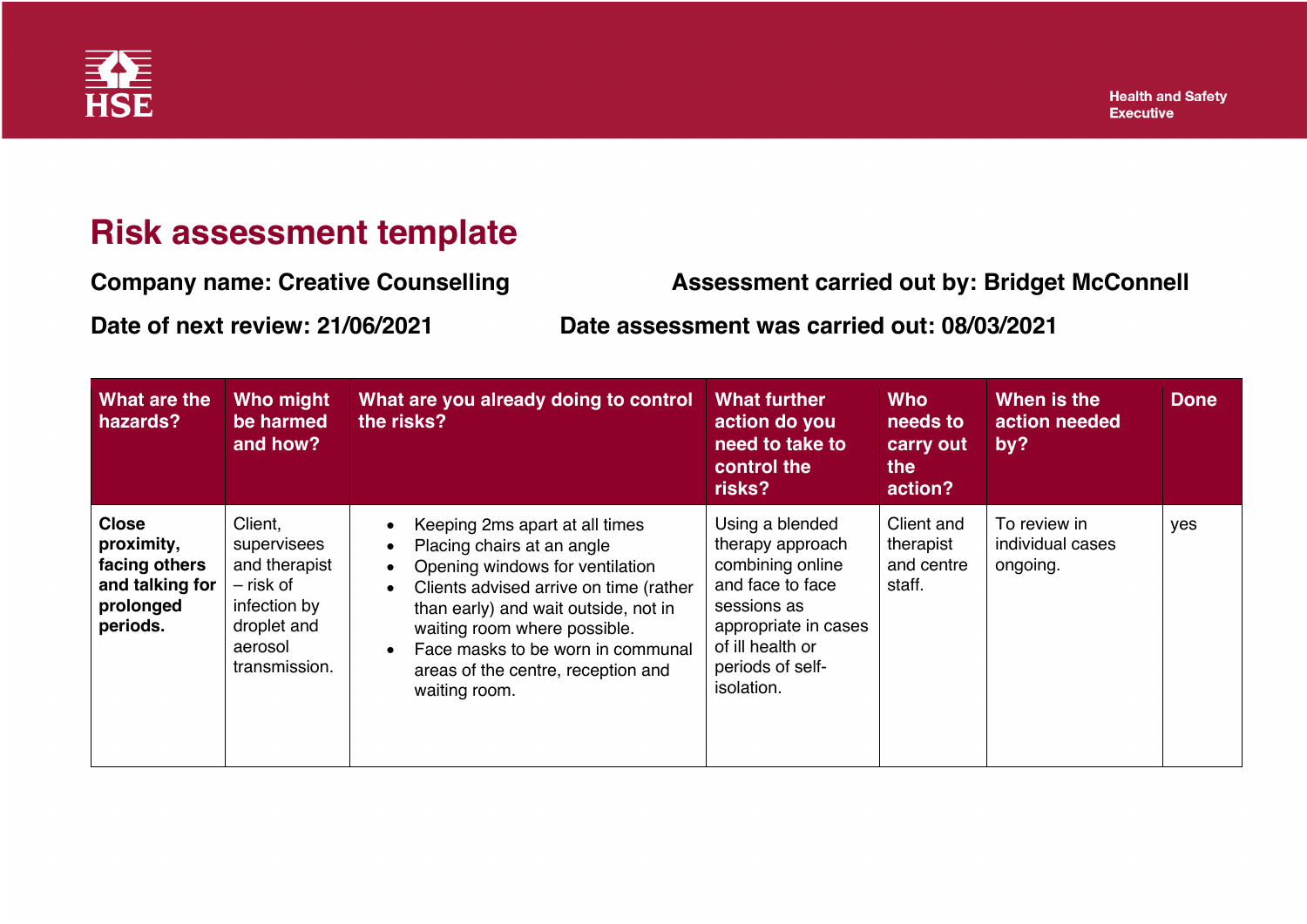

| <b>What are the</b><br>hazards?                                                     | Who might<br>be harmed<br>and how?                                                                              | What are you already doing to control<br>the risks?                                                                                                                                                                                                                                                                                                                                                                                                       | <b>What further</b><br>action do you<br>need to take to<br>control the<br>risks?                                                                                                                       | <b>Who</b><br>needs to<br>carry out<br>the<br>action?     | When is the<br>action needed<br>by?                                                                                                                          | <b>Done</b> |
|-------------------------------------------------------------------------------------|-----------------------------------------------------------------------------------------------------------------|-----------------------------------------------------------------------------------------------------------------------------------------------------------------------------------------------------------------------------------------------------------------------------------------------------------------------------------------------------------------------------------------------------------------------------------------------------------|--------------------------------------------------------------------------------------------------------------------------------------------------------------------------------------------------------|-----------------------------------------------------------|--------------------------------------------------------------------------------------------------------------------------------------------------------------|-------------|
| Asymptomatic<br>spread of<br>Covid-19                                               | Therapist<br>Client<br>Centre staff<br>and users                                                                | I work within educational settings so<br>$\bullet$<br>will undertake twice weekly lateral<br>flow testing. If I test positive for covid<br>-19 you will be informed and may be<br>asked by NHS track and trace asked<br>to self-isolate if we have had a<br>session within 48 hours of the<br>positive test.<br>If clients test positive within 48 hours<br>of a session they are asked to notify<br><b>Bridget McConnell and NHS track</b><br>and trace. | <b>Bridget McConnell</b><br>to conduct lateral<br>flow tests and notify<br>NHS of a positive<br>result and any<br>recent contacts with<br>clients (please see<br>note on<br>confidentiality<br>below). | <b>Bridget</b><br>McConnell                               | Regular twice<br>weekly testing                                                                                                                              | ongoing     |
| <b>Attending</b><br>sessions after<br>contact with<br><b>infectious</b><br>persons. | Client,<br>supervisees<br>and therapist.<br>Increased risk<br>Ωf<br>asymptomatic<br>transmission<br>of COVID-19 | Both parties to notify each other and<br>$\bullet$<br>NHS Track and Trace after any<br>known contact with an infected<br>individual or testing positive for<br>Covid-19.<br>Resume online sessions in case of<br>$\bullet$<br>testing positive or showing flu like<br>symptoms similar to Covid-19.                                                                                                                                                       | Inform NHS track<br>and trace of any<br>known contact with<br>others who have<br>these symptoms.<br>Self-isolate as<br>advised and resume<br>online sessions.                                          | <b>Bridget</b><br>McConnell<br>Clients and<br>supervisees | As required if feeling<br>unwell with flu like<br>symptoms: cough,<br>high temperature<br>and loss of taste and<br>smell, or if required<br>to self-isolate. | ongoing     |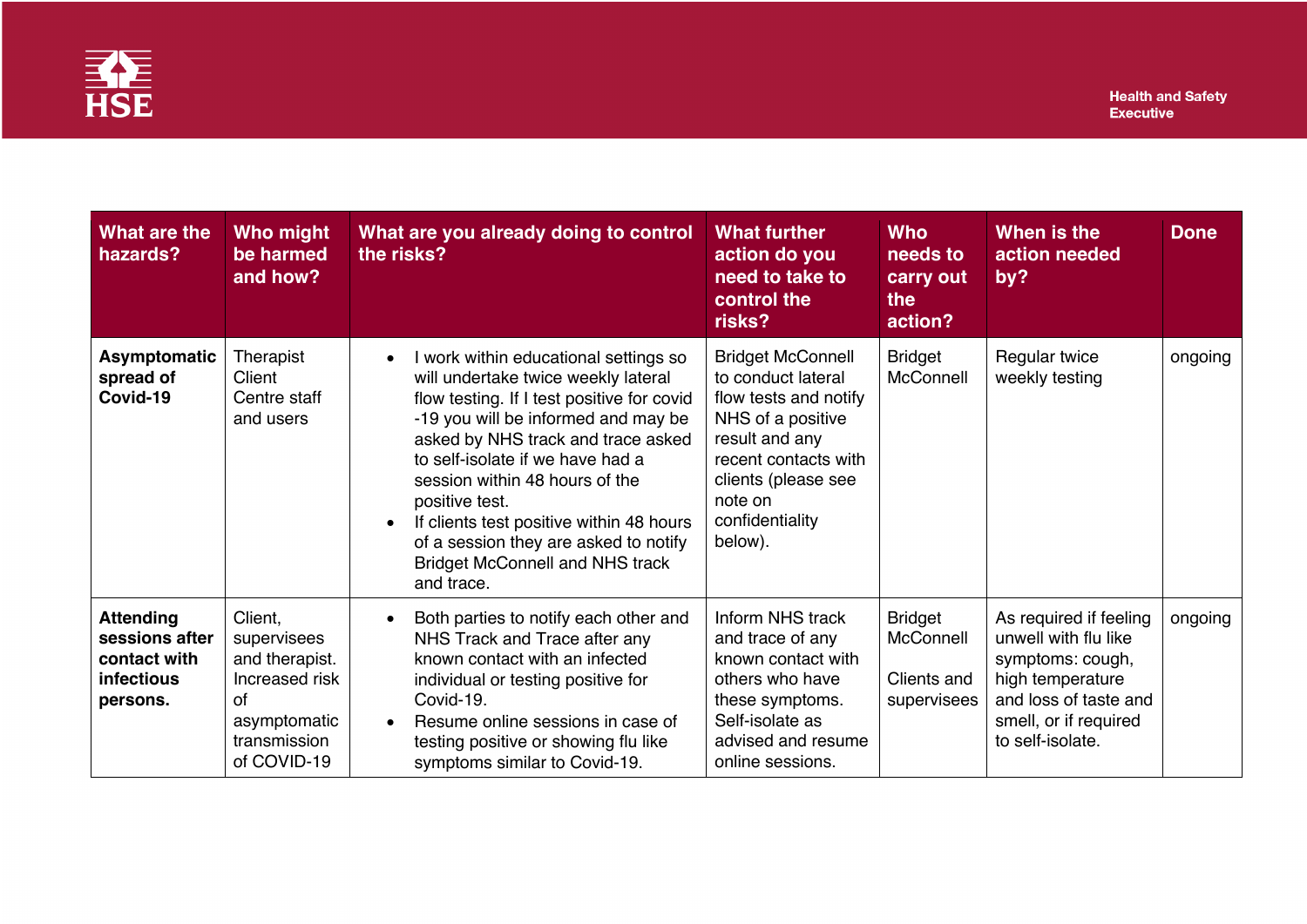

| What are the<br>hazards?                                                                      | Who might<br>be harmed<br>and how?                                                                                         | What are you already doing to control<br>the risks?                                                                                                                                                                                                                                                                                                                                                                                                                                                                                                                                                                                                                       | <b>What further</b><br>action do you<br>need to take to<br>control the<br>risks? | <b>Who</b><br>needs to<br>carry out<br>the<br>action?         | When is the<br>action needed<br>by? | <b>Done</b>    |
|-----------------------------------------------------------------------------------------------|----------------------------------------------------------------------------------------------------------------------------|---------------------------------------------------------------------------------------------------------------------------------------------------------------------------------------------------------------------------------------------------------------------------------------------------------------------------------------------------------------------------------------------------------------------------------------------------------------------------------------------------------------------------------------------------------------------------------------------------------------------------------------------------------------------------|----------------------------------------------------------------------------------|---------------------------------------------------------------|-------------------------------------|----------------|
| <b>Contact</b><br>infection via<br>surfaces in<br>communal<br>areas and<br>treament<br>rooms. | Client,<br>supervisees<br>therapists and<br>other centre<br>users via<br>contact with<br>surfaces in<br>communal<br>areas. | Encourage hand washing on arrival<br>$\bullet$<br>and before departure for clients, and<br>also between sessions for therapist<br>Wiping down and dis-infecting door<br>$\bullet$<br>handles, light switches, bathroom<br>taps and other frequently touched<br>surfaces<br>Using a throw or covers on chairs<br>$\bullet$<br>that will be washed daily and<br>changed between clients.<br>Centre staff - increased cleaning of<br>$\bullet$<br>communal areas.<br>Avoid touching own face<br>$\bullet$<br>Payments to be made online<br>$\bullet$<br>Quarantine box and disinfectant<br>$\bullet$<br>routine for any objects or creative<br>materials used during therapy | Maintain cleaning<br>routines as<br>described.                                   | <b>Bridget</b><br>McConnell<br>Clients<br><b>Centre Staff</b> | ongoing                             | yes            |
| <b>Client</b><br>confidentiality<br>in case of                                                | Client privacy<br>and<br>confidentiality.                                                                                  | Re-contract for information sharing re<br>$\bullet$<br>risks to public safety from COVID-19.<br>Not disclosing nature or purpose of<br>$\bullet$                                                                                                                                                                                                                                                                                                                                                                                                                                                                                                                          | Client notified on<br>blended therapy<br>agreement.                              | <b>Bridget</b><br>McConnell                                   | ongoing                             | As<br>required |